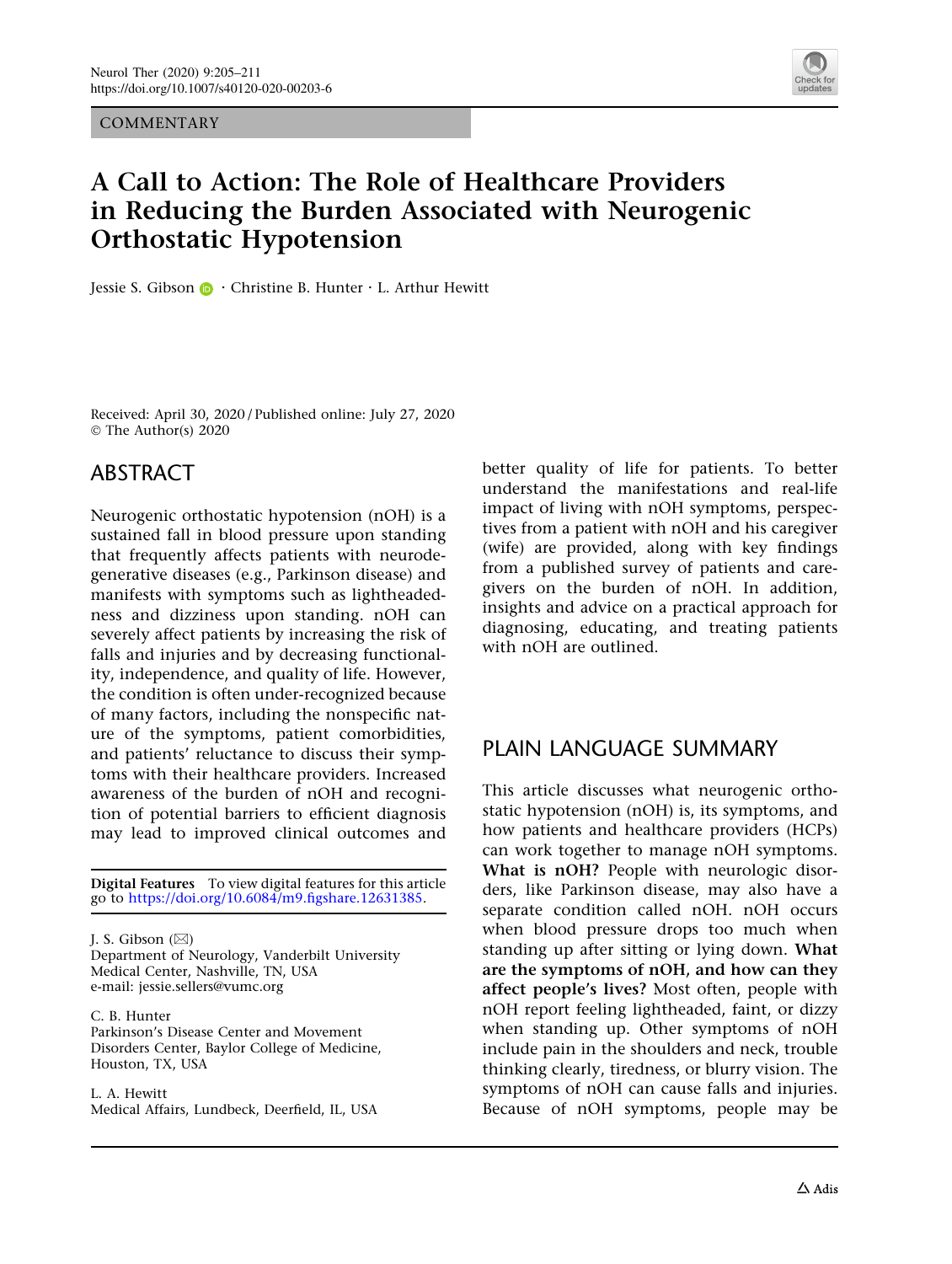unable to do daily activities and may feel worried or anxious. What do patients and HCPs need to know when discussing nOH symptoms? A survey showed that patients may not talk about their nOH symptoms with their HCPs unless symptoms are severe, and that patients can find receiving a diagnosis of nOH challenging. Patients can track nOH symptoms in a daily journal to use in discussions with their HCPs. How can HCPs help patients with nOH? HCPs can ask patients with underlying neurologic disorders about symptoms that occur on standing and confirm a diagnosis of nOH by comparing the patient's blood pressures measured lying down and after standing up. HCPs can provide information about lifestyle changes and medications that are available to manage nOH symptoms.

Keywords: Caregiver; Healthcare providers; Neurogenic orthostatic hypotension; Parkinson disease; Patient perspective; Quality of life; Symptom burden

#### Key Summary Points

Neurogenic orthostatic hypotension (nOH) commonly occurs in patients with neurodegenerative diseases (e.g., Parkinson disease) as a consequence of autonomic nervous system dysfunction.

Patients with nOH may experience severe and burdensome symptoms, which can result in functional impairment and decreased quality of life.

Patients may not recognize nOH and instead attribute their symptoms to the underlying neurologic condition (e.g., Parkinson disease).

By increasing healthcare providers' awareness about recognizing, diagnosing, and managing nOH, clinical outcomes and quality of life in the patients they treat may be improved.

Treatment of nOH symptoms using nonpharmacologic and pharmacologic options may help improve patients' ability to perform daily activities and increase their sense of well-being.

## INTRODUCTION

Aging is associated with an increased likelihood of synucleinopathies (e.g., Parkinson disease [PD]) [[1](#page-6-0)], which can result in autonomic dysfunction [[2\]](#page-6-0). A common consequence of this autonomic dysfunction is neurogenic orthostatic hypotension (nOH), a condition in which orthostatic blood pressure (BP) drops [[3](#page-6-0)]. Healthcare providers (HCPs) may frequently encounter patients with nOH, but the condition may be under-recognized and, consequently, undertreated in clinical practice, despite its severe functional and psychosocial effects on patients [[4](#page-6-0)]. HCPs caring for patients with PD and other neurodegenerative conditions can play a fundamental role in the recognition of nOH because of their frequent and in-depth interactions with these patients and their caregivers. However, patients may be unaware of or reluctant to discuss their nOH symptoms with their HCPs. Greater understanding of these communication barriers and ways to overcome these challenges, especially among HCPs practicing in neurology settings, may lead to more timely diagnosis of nOH and improved patient outcomes.

### SYMPTOMS OF nOH AND THEIR **EFFECT**

The cardinal symptoms of nOH are dizziness and lightheadedness; however, the BP reduction and resulting organ hypoperfusion associated with nOH can cause a variety of nonspecific symptoms, including cognitive difficulties, neck and shoulder pain, fatigue, and visual disturbances [\[2](#page-6-0)]. The burden of nOH was examined in a survey of 363 patients with an underlying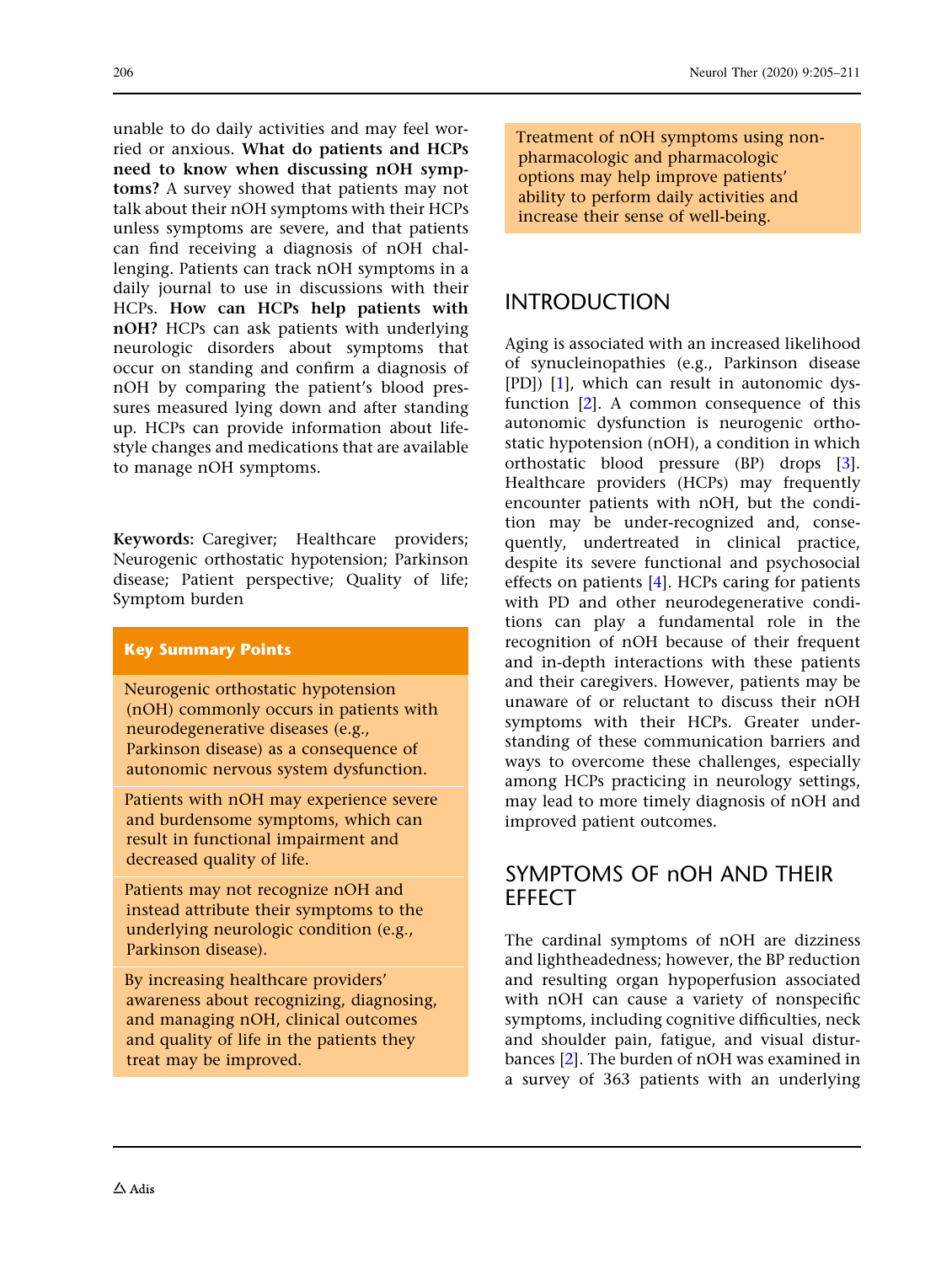autonomic failure diagnosis and a formal diagnosis of nOH/orthostatic hypotension (OH) or characteristic signs and/or symptoms of nOH/ OH (e.g., low BP, dizziness/lightheadedness), and 128 caregivers of such patients. In this survey, between 20 and 40% of patients reported persistently experiencing these types of symptoms (i.e., multiple times a day when moving to a sitting or standing position) [\[4\]](#page-6-0). nOH symptoms can increase the risk for falls and related injuries, a particular concern in older persons [\[2](#page-6-0)]. In the above-mentioned nOH burden survey, nearly 60% of patients and 80% of caregivers reported  $\geq 1$  patient fall in the previous year [\[4\]](#page-6-0). Although falls due to nOH symptoms can have direct physical, financial, and psychosocial consequences (e.g., disability, mortality, increased healthcare costs, fear of falling, and subsequent limitation of activities)  $[2, 5-7]$  $[2, 5-7]$ , this survey also provided insight into the overall patient burden of nOH. Most patient and caregiver respondents  $(> 87%)$  reported that nOH symptoms impeded the patient's ability to perform everyday activities (e.g., physical activity/exercise, housework, traveling, leaving the house) [[4\]](#page-6-0). Further, substantial percentages of patients and caregivers indicated that nOH symptoms affected patients by diminishing quality of life, causing a perceived loss of independence, and changing their lives drastically (40–75%). Half of patients reported feeling anxious, worried, depressed, or discouraged because of nOH symptoms [[4\]](#page-6-0). The experience of living with nOH symptoms is illustrated in the following patient perspective.

#### PATIENT PERSPECTIVE ON nOH SYMPTOMS

''Initially, I did not realize that I had nOH. I would have a tendency to be slow getting started in a movement, getting sleepy during the day and dozing, overall lethargic feeling, difficult to get motivated.… In the morning in getting dressed and things like that, I would be frozen, and during the day, I would get sleepy. I would try to get up and walk around, but it was hard to get up…. As the day progressed, I became slower and slower and the symptoms

were more pronounced.… Sometimes, I would go to bed at 8:00 pm, which is abnormal for me. It was difficult to plan things for the evening after work.… [It was] very hard to get motivated, and [I had] a desire to just go to bed.… Looking back on it, I think it had an impact on my cognitive behavior…. This [led] to depression, loss of sleep, anxiety, and overall malaise.''

#### ROLE OF HCPS IN nOH CARE

Although HCPs treating patients at risk of nOH are well suited to recognize symptoms and facilitate discussions regarding nOH with patients and their caregivers (Fig. [1](#page-4-0)) [[2](#page-6-0), [3](#page-6-0), [8](#page-6-0), [9](#page-6-0)], they also need to understand potential communication challenges. Patients with nOH may hide or minimize their symptoms and not discuss them with their HCP unless the symptoms are severe [[4](#page-6-0)]. Further, patients may attribute the symptoms to the underlying neurodegenerative disease or other comorbidities, not realizing that nOH is a separate condition. Others may be concerned that reporting nOH symptoms or falls could lead to restrictions on their activities and ability to live independently [\[2](#page-6-0)]. Patients may not always be forthcoming regarding nOH symptoms, and patient survey data have indicated that patients find the path to diagnosis challenging. Half of patients with nOH reported frustration with the diagnostic process, which may have included multiple HCP consultations before their eventual diagnosis (43% consulted  $> 3$  HCPs) [\[4\]](#page-6-0). Increased awareness of these issues will better enable HCPs to diagnose and treat these bothersome symptoms.

When nOH is suspected, orthostatic vital signs should be taken to observe whether the BP drop is indicative of OH  $( \geq 20 \text{ mmHg} \text{ systolic} )$ or  $\geq 10$  mmHg diastolic) [[2,](#page-6-0) [3](#page-6-0)]. However, individual in-clinic evaluations of orthostatic vitals might not confirm OH, and an at-home BP and symptom diary may be required [[2](#page-6-0)]. This diary should include the time of each BP measurement and accompanying circumstances, such as recent meals, timing of medications, or exercise. In patients with PD, such a record can also be used to document "on" and "off" periods of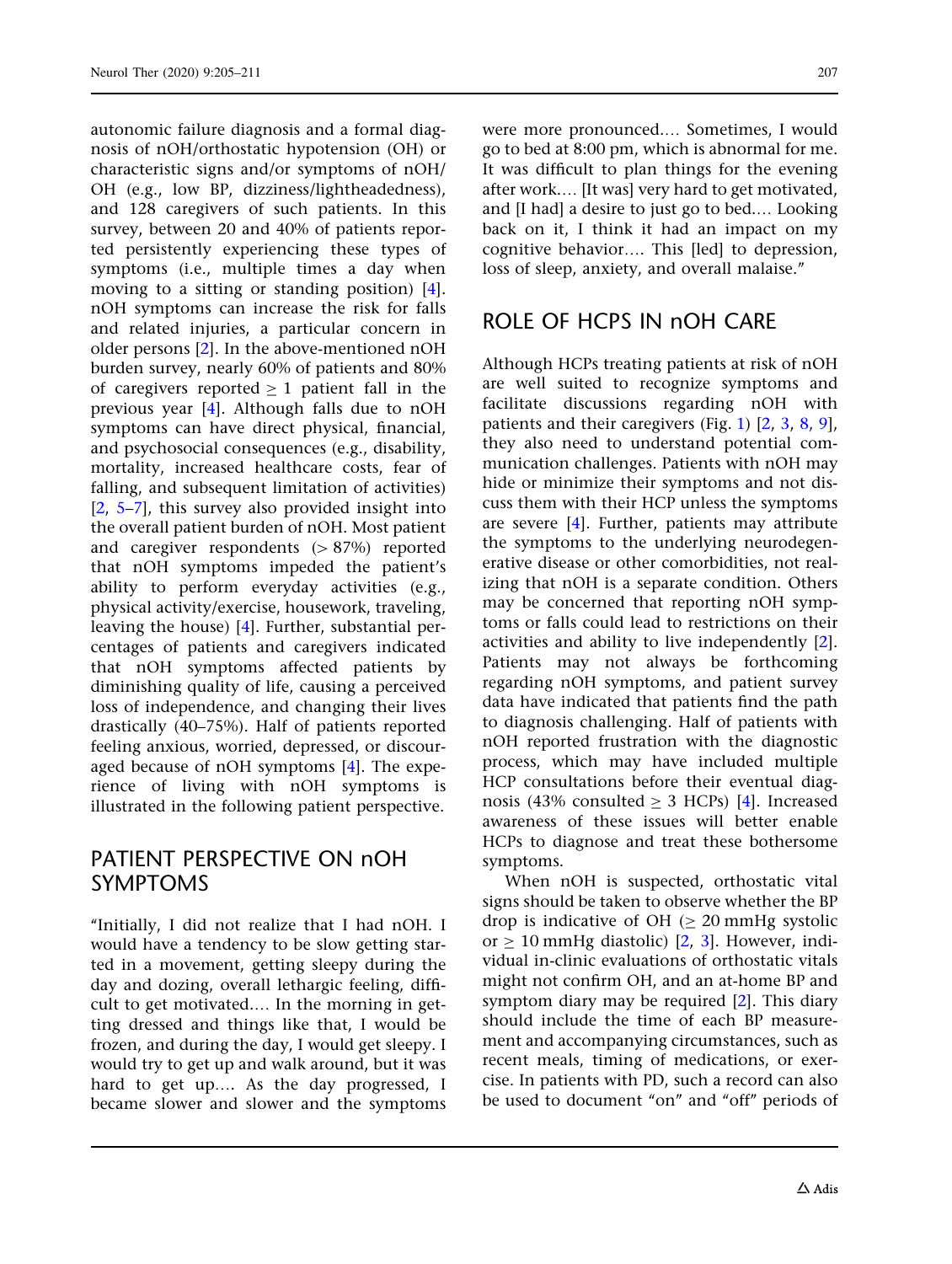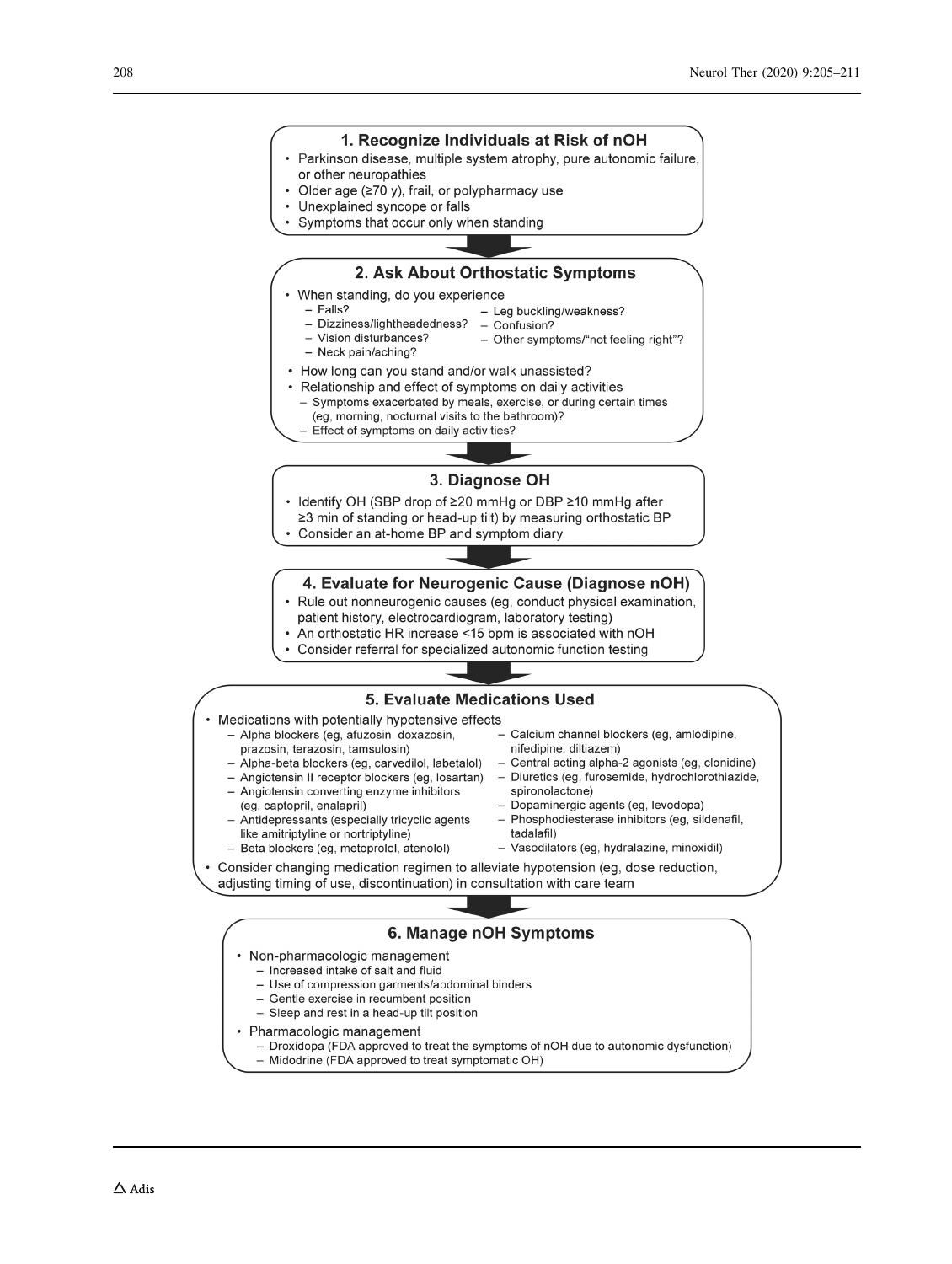<span id="page-4-0"></span> $\blacktriangleleft$  **Fig. 1** Stepwise approach to care of patients with nOH [\[2,](#page-6-0) [3](#page-6-0), [8,](#page-6-0) [9\]](#page-6-0). BP blood pressure, DBP diastolic blood pressure, FDA US Food and Drug Administration, HR heart rate, nOH neurogenic orthostatic hypertension, OH orthostatic hypertension, SBP systolic blood pressure

dopaminergic medication, allowing the HCP a comprehensive view of the patient's overall symptom experience. Even after initial recognition of OH/nOH, continued use of a symptom diary can be useful to guide and adjust the treatment plan over time.

Once the presence of OH has been established, HCPs should aim to reduce any nonneurogenic causes of OH (i.e., Fig. 1, Step 4). For example, the potential contributing effects of any concomitant medications should be considered. Patients with PD and other synucleinopathies are often treated with medications such as levodopa (or other dopaminergic agents) and monoamine oxidase inhibitors that are associated with hypotensive effects and may worsen nOH symptoms [[2](#page-6-0), [10](#page-6-0)]. Additionally, many other medications commonly used in older populations also have hypotensive effects, including drugs for hypertension, depression, erectile dysfunction, benign prostatic hyperplasia (BPH; alfuzosin or tamsulosin), or hair loss (minoxidil) [[2\]](#page-6-0). In consultation with the care team, use of these medications in patients with nOH should be modified if possible (e.g., dose reduction, adjustment of timing of use [particularly PD medications], discontinuation) without exacerbating the indicated conditions [\[2\]](#page-6-0). Referral for specialized autonomic function testing may be appropriate if the diagnosis continues to be unclear.

When managing nOH symptoms, attaining a certain standing blood pressure is not necessary; rather, the goals of treatment should focus on patient outcomes, including decreasing nOH symptom burden, mitigating risk of falls and fall-related injuries, and improving the ability to function independently in daily activities [\[2\]](#page-6-0). The precise treatment choices should be tailored to the individual patient's needs and circumstances considering both non-pharmacologic and pharmacologic options.

Non-pharmacologic measures are an important component of nOH management, but patients may not recognize or readily implement these measures. For example, waist-high compression garments are effective for treating patients with nOH, but patients may be reluctant to wear them because they may find these compression garments uncomfortable (especially in warmer weather) [[2\]](#page-6-0). Patients may also be inadequately hydrated from use of diuretics or self-restricted fluid intake to reduce urinary urgency or frequency related to stress incontinence, BPH, or other bladder disorders [\[2,](#page-6-0) [11](#page-6-0)]. In these cases, HCPs can educate patients to encourage compliance and enlist the help of the caregiver if necessary.

Although non-pharmacologic measures are often used as the initial approach to treat nOH, implementing pharmacotherapy is often necessary for adequate relief of symptoms. Droxidopa and midodrine are approved by the US Food and Drug Administration to treat the symptoms of nOH and OH, respectively (Fig. 1) [\[8,](#page-6-0) [9](#page-6-0)]. Other agents (e.g., fludrocortisone, pyridostigmine) are commonly used off-label for the treatment of nOH  $[2, 12, 13]$  $[2, 12, 13]$  $[2, 12, 13]$  $[2, 12, 13]$  $[2, 12, 13]$  but have limited evidence of efficacy based on results from well-designed trials. Several comprehensive reviews on the management of nOH have been published in the past 3 years and are useful resources for detailed guidance and specific considerations of individual non-pharmacologic and pharmacologic interventions [\[2,](#page-6-0) [12,](#page-6-0) [13](#page-6-0)].

#### PATIENT PERSPECTIVE ON nOH CARE

''I attributed all of [the symptoms] to PD. It became evident that the nOH was causing me to feel more 'stuck' or 'frozen' than I would otherwise feel as a Parkinson's patient. There is so much information that [my HCPs] had, and you just get overwhelmed after a bit and you don't necessarily connect the dots that [BP] may be an issue…as a non-medical person, I don't know what factors matter and what to tell [my HCPs]. Or I might get confused as to why something is happening. So I just am very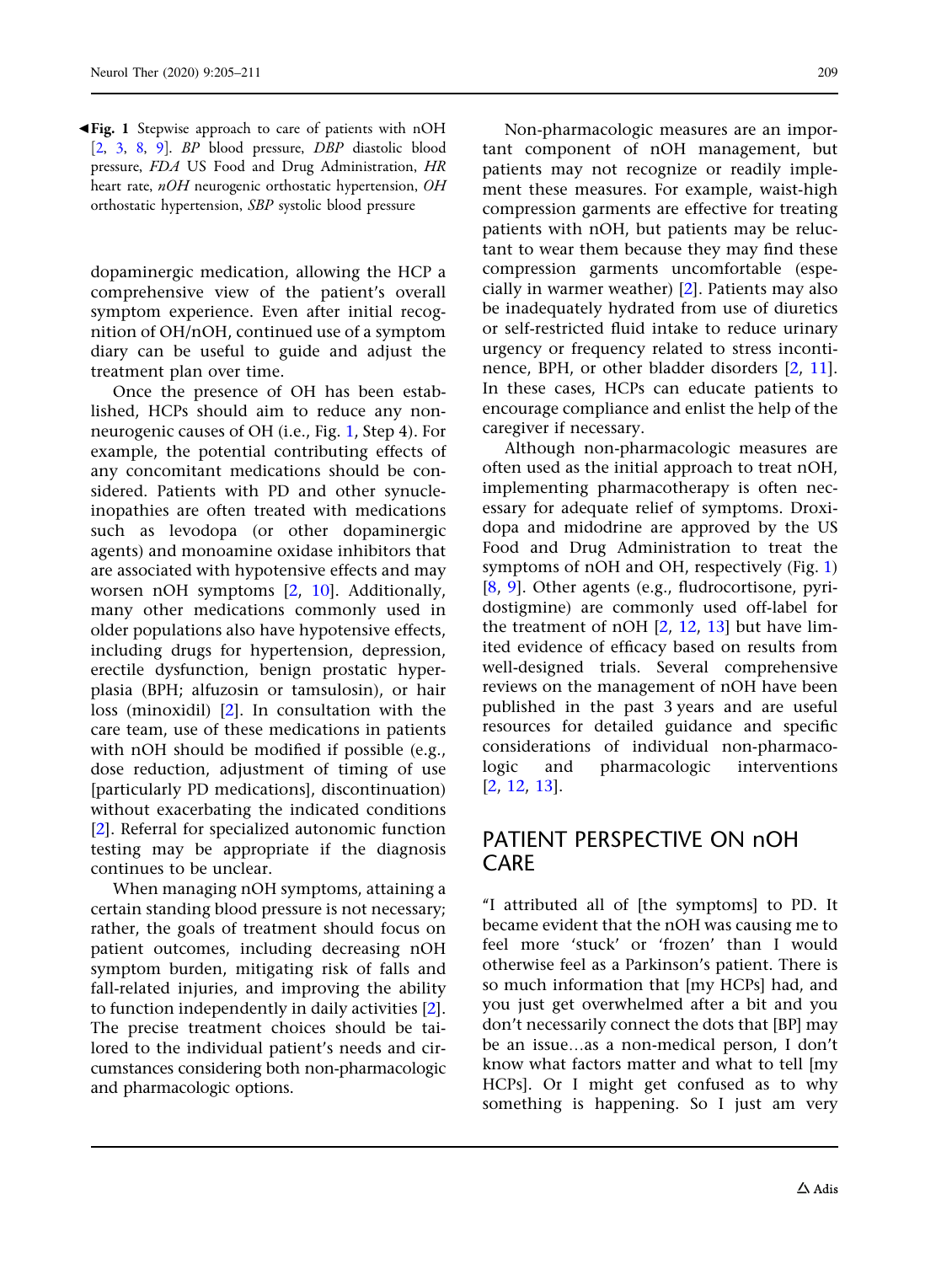careful not to put any judgment on what I'm feeling when I'm telling them my symptoms. [My HCPs] are very good at asking the same question several different ways to clarify the answers.

I would suggest… to keep a journal of BP, medication changes, environmental changes, and a detailed account of any changes in how [you] are feeling and/or functioning… an [HCP] might be able to look at it and say 'this guy could have low blood pressure.'

Once we were able to recognize that nOH was an issue [and treatment was initiated], within a few days, I began to perk up, had a bounce in my step, felt overall motivated to exercise and take on projects, slept better, and felt very encouraged. After taking the medication, I've been feeling more active and more resilient. You begin to have hope. The improvement in energy levels and the decline of depression and anxiety were great. I felt like my cognitive skills were returning to pre-Parkinson's level.''

### CAREGIVER PERSPECTIVE ON nOH CARE

''I notice a huge difference… his attitude, the way he's getting up and down; he's been much better. I think he was beginning to think he couldn't do stuff. Once [his HCPs] figured it out, I think his attitude changed.''

## **CONCLUSIONS**

Patients with nOH may experience burdensome symptoms, functional impairments, and a decreased sense of psychosocial well-being. With increased awareness of the recognition, diagnosis, and management of nOH, HCPs can play a key role in improving clinical outcomes and quality of life in the patients they treat.

### ACKNOWLEDGEMENTS

The authors thank the patient and his caregiver (wife) for their participation in this project.

Funding. Lundbeck (Deerfield, IL) provided funding for editorial support for manuscript preparation and the Rapid Service and Open Access fees.

Authorship. All named authors meet the International Committee of Medical Journal Editors criteria for authorship for this article, take responsibility for the integrity of the work as a whole, and have given their approval for this version to be published.

Medical Writing, Editorial, and Other Assistance. Medical writing and editorial assistance in the preparation of this article was provided by Lauren Stutzbach, PhD, and Lisa Havran, PhD, of ICON (North Wales, PA), which was supported by Lundbeck.

Disclosures. Jessie S. Gibson has served as a consultant for Lundbeck and received research support and compensation for speaker bureau participation from Teva Neuroscience. Christine B. Hunter has served on advisory boards for Acorda Therapeutics and Lundbeck. L. Arthur Hewitt is an employee of Lundbeck.

Compliance with Ethics Guidelines. Institutional review board approval was not required for this single-patient case study. Informed consent to share this case was obtained from the patient and his caregiver (wife). All patient information has been anonymized.

Prior Presentation. Aspects of this work were previously presented as a poster at the National Conference for Nurse Practitioners; September 24–27, 2019; Las Vegas, NV.

Data Availability. Data sharing is not applicable to this article as no datasets were generated or analyzed during the current study.

Open Access. This article is licensed under a Creative Commons Attribution-NonCommercial 4.0 International License, which permits any non-commercial use, sharing, adaptation, distribution and reproduction in any medium or format, as long as you give appropriate credit to the original author(s) and